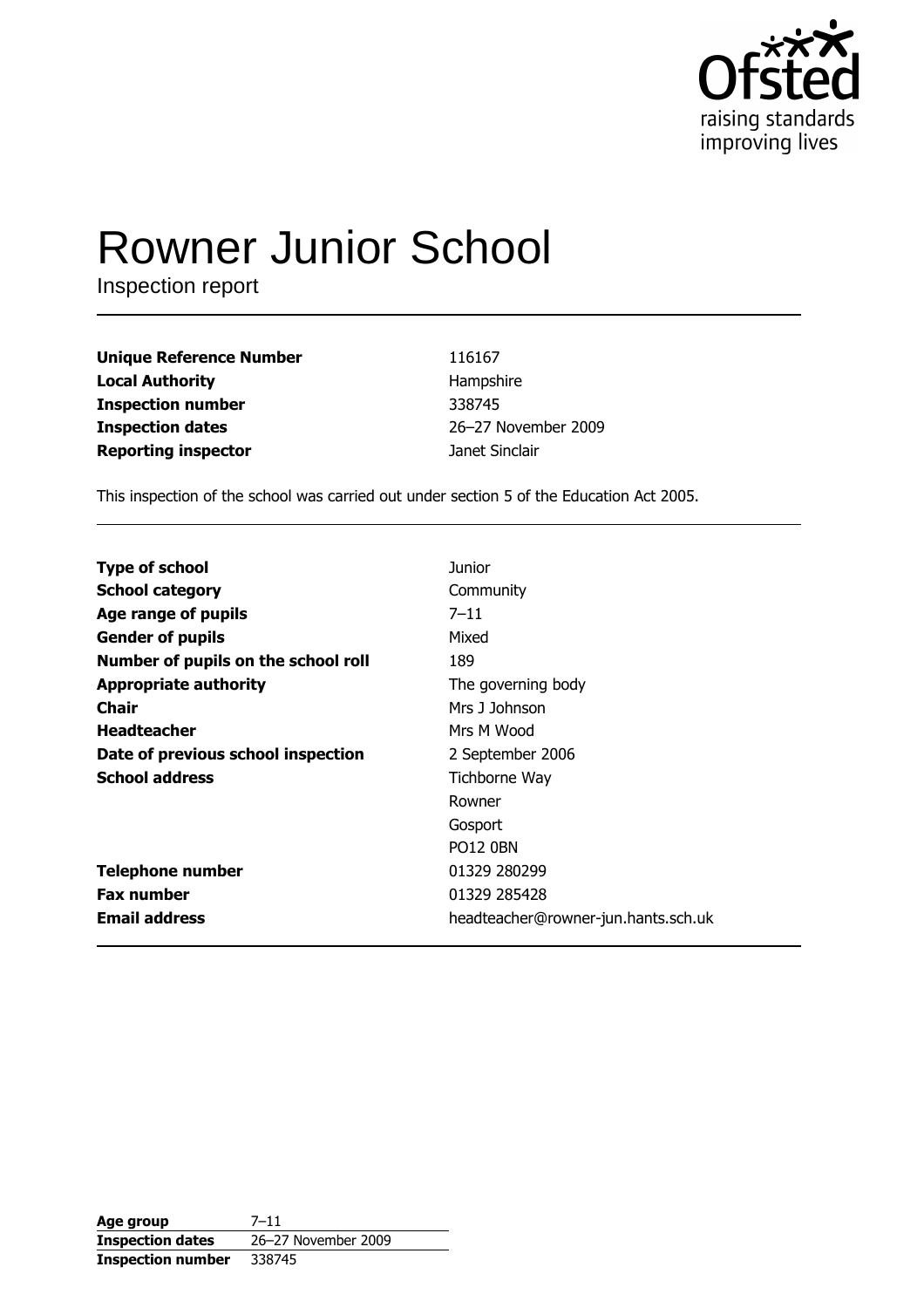The Office for Standards in Education, Children's Services and Skills (Ofsted) regulates and inspects to achieve excellence in the care of children and young people, and in education and skills for learners of all ages. It regulates and inspects childcare and children's social care, and inspects the Children and Family Court Advisory Support Service (Cafcass), schools, colleges, initial teacher training, work-based learning and skills training, adult and community learning, and education and training in prisons and other secure establishments. It rates council children's services, and inspects services for looked after children, safequarding and child protection.

Further copies of this report are obtainable from the school. Under the Education Act 2005, the school must provide a copy of this report free of charge to certain categories of people. A charge not exceeding the full cost of reproduction may be made for any other copies supplied.

If you would like a copy of this document in a different format, such as large print or Braille, please telephone 08456 404045, or email enquiries@ofsted.gov.uk.

You may copy all or parts of this document for non-commercial educational purposes, as long as you give details of the source and date of publication and do not alter the documentation in any way.

Royal Exchange Buildings St Ann's Square Manchester M2 7LA T: 08456 404045 Textphone: 0161 618 8524 E: enquiries@ofsted.gov.uk W: www.ofsted.gov.uk © Crown copyright 2009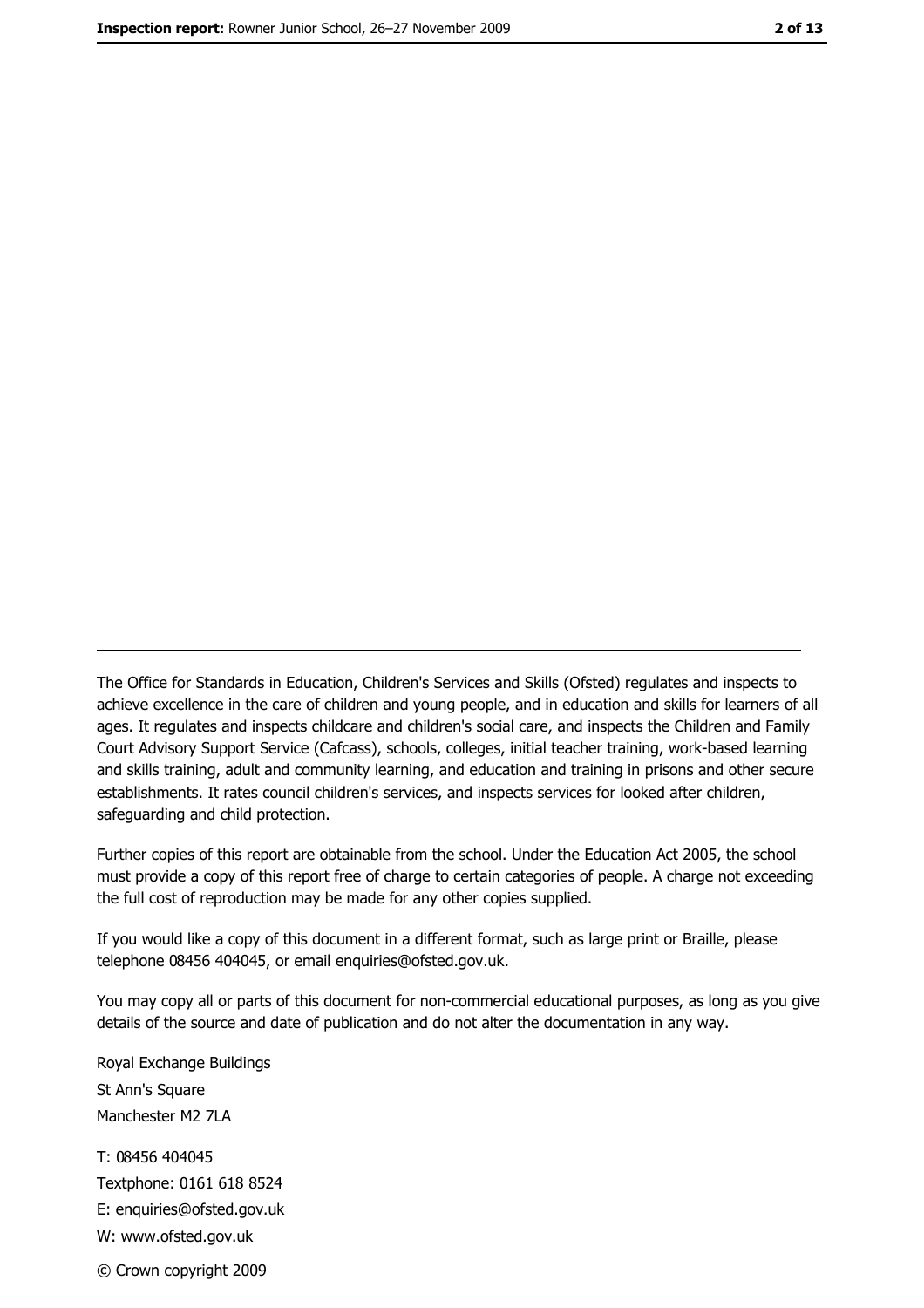# **Introduction**

This inspection was carried out by three additional inspectors. The inspectors visited nine lessons and three part lessons, and held meetings with governors, senior staff and groups of pupils. They observed the school's work, and looked at a wide range of documentation. They considered the 27 responses to parental questionnaires.

The inspection team reviewed many aspects of the school's work. It looked in detail at the following:

- the quality of learning and progress for all groups of pupils, but particularly in their  $\blacksquare$ writing
- the extent to which teaching, planning and assessment consistently meet the needs  $\blacksquare$ of all pupils
- the contribution of the curriculum and extra-curricular activities to outcomes for  $\blacksquare$ pupils
- the impact of senior leaders and managers at all levels, including the governing  $\blacksquare$ body, in driving further improvement.

## Information about the school

Rowner is smaller than the average junior school. There are a few pupils from minority ethnic groups, some of whom are at an early stage of learning English. An above average proportion of pupils have special educational needs and/or disabilities. These are mainly moderate learning and behaviour difficulties. The school provides a breakfast club.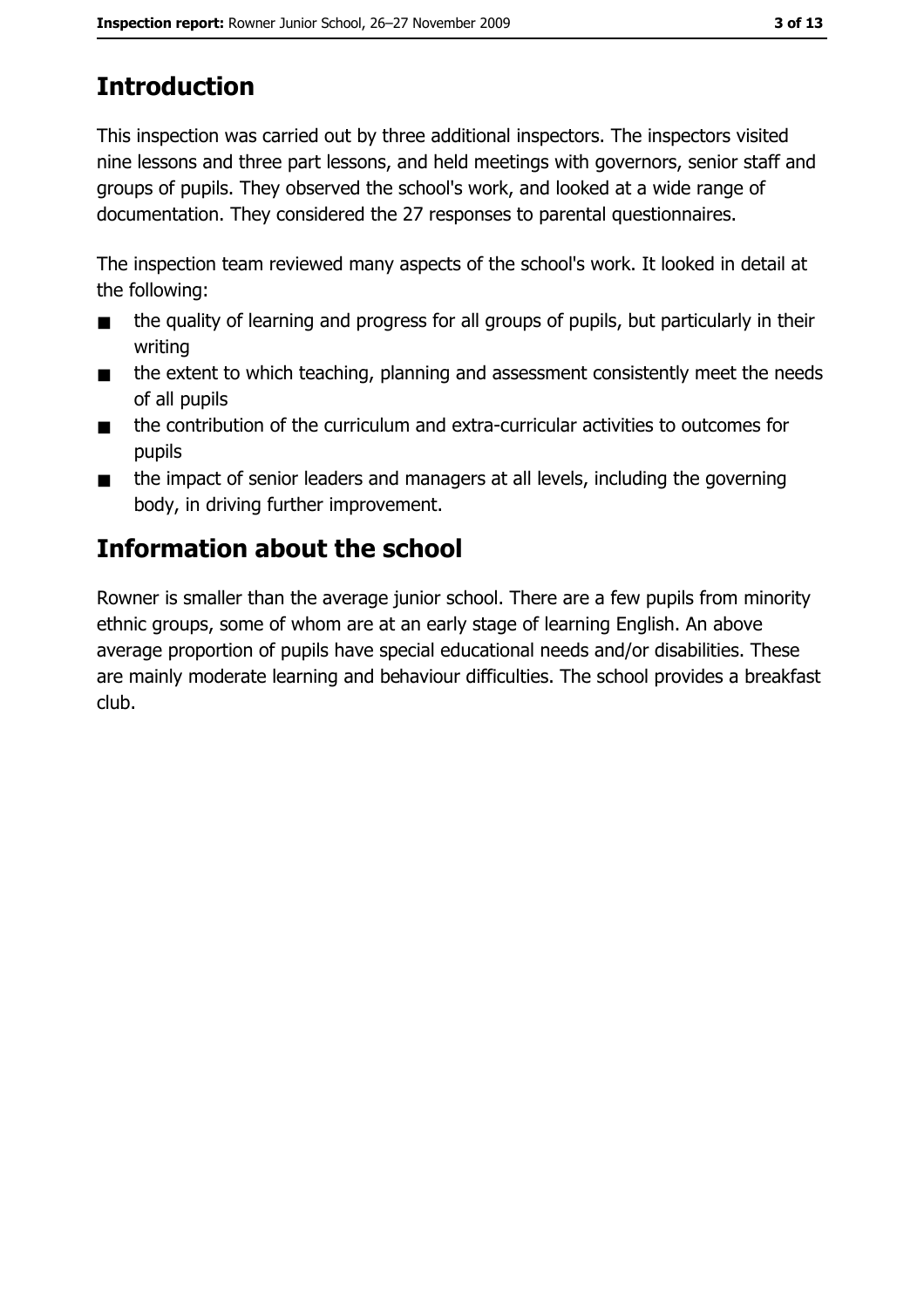## **Inspection judgements**

### Overall effectiveness: how good is the school?

#### The school's capacity for sustained improvement

#### **Main findings**

Rowner is a satisfactory school. It has a friendly, welcoming atmosphere and a wide range of additional activities to engage pupils. This ensures that pupils are happy to come to school and is reflected in their good attendance. Parents are very supportive of the school and appreciate the breakfast club and after-school activities, including the weekly film club. As one parent commented, 'All staff are welcoming and friendly. My child enjoys school and the many extra-curricular activities.

Pupils make satisfactory progress during their time in school, and standards are broadly average in English, mathematics and science when they leave at the end of Year 6. Achievement in writing has been a weakness and the school has worked hard to address this through regular extended writing sessions that are carefully assessed. This has increased pupils' enjoyment of writing and the amount that they write, and has improved rates of progress for most pupils. Lessons are well organised and managed and, as a result, pupils have good attitudes to learning. Teaching assistants make a good contribution to the learning of small groups and individuals, particularly those with special educational needs and/or disabilities and those at an early stage of learning English. Good relationships ensure pupils mainly behave well in lessons and work effectively on joint tasks. However, work is not always challenging enough for more able pupils and they sometimes lose interest. Additionally, inconsistencies in the marking of pupils' work and targets that are too general limit the extent to which pupils are involved in making their work better. The school tracks pupils' progress carefully and intervenes quickly to support those not making enough gains in their learning. This ensures that any potential underachievement is dealt with promptly.

The school has recently adopted a project approach to the curriculum and pupils say that they much prefer this, although it has not yet had an impact on standards. A range of clubs, visits and special events enhance the curriculum well. Pupils are polite and welcoming to adults. They work hard and collaborate well in lessons. However, there are sometimes boisterous and loud antics at break times and, as a result, behaviour deteriorates. Pupils enjoy taking on responsibilities such as being school councillors or acting as buddies at break times. Good care, guidance and support, including effective links with outside specialists and other schools to ensure a smooth transition, means that pupils feel well guided and supported. Parents are particularly pleased with the help their children get when they have learning or behavioural difficulties.

The headteacher and deputy headteacher work well together and have a clear vision and commitment to ensuring a good education for their pupils. This has ensured a caring ethos and pupils who are happy to come to school and enjoy their learning. Leaders have a clear understanding of the school's strengths and weaknesses, and the

| 3 |
|---|
| 3 |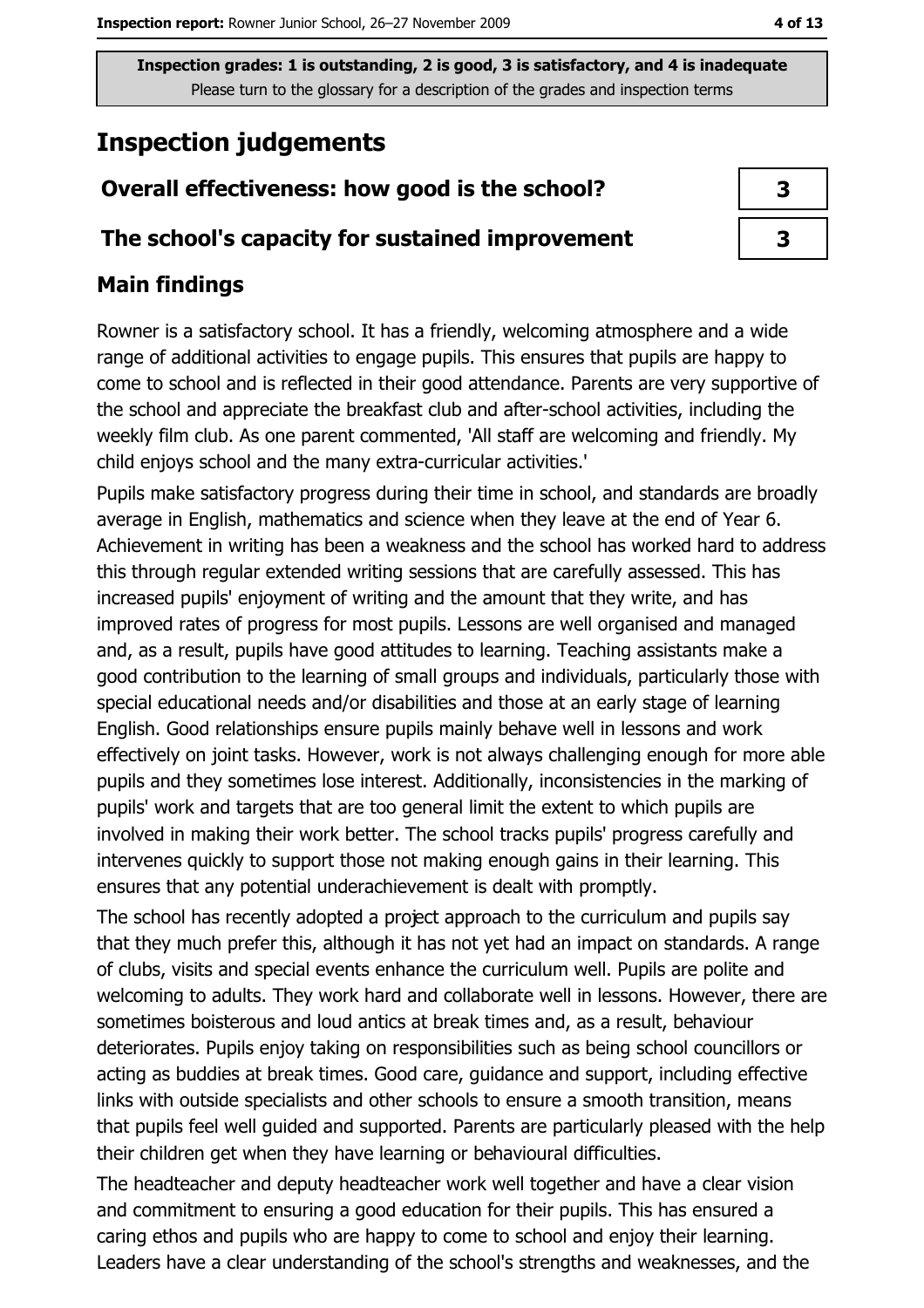work they have done since the last inspection to improve the tracking of pupils' progress and their overall achievement shows a satisfactory capacity for further improvement. However, they are not always rigorous enough in ensuring consistency in practice and teaching across the school, and this hampers progress. Governors are supportive of the school and meet all statutory requirements.

#### What does the school need to do to improve further?

- Improve the quality of teaching, particularly in writing, by:  $\blacksquare$ 
	- ensuring greater challenge for more able pupils
	- ensuring greater consistency and rigour in lesson planning across the school in order to raise expectations for pupils' learning
	- more rigorous monitoring of its quality.
- Involve pupils more in evaluating their work, through marking which shows them how to improve and targets that are clear and concise.
- Improve leadership and management by ensuring greater rigour in monitoring and evaluating provision in order to raise standards further.

#### **Outcomes for individuals and groups of pupils**

Pupils across the school are making good progress in their reading and satisfactory, if uneven, progress in their mathematics and writing. Attainment in writing is still a relative weakness, but most pupils are now making satisfactory progress. However, a small number in Years 5 and 6 are still not achieving well enough. Pupils with special educational needs and/or disabilities benefit from small group work targeted at their specific needs, and make good progress within these sessions. Similarly, pupils who speak English as an additional language receive effective additional small group support to develop their skills in spoken and written English.

Pupils say that they feel safe and well cared for in school and this is reflected in their good attitudes to work. They are fully aware of the risks associated with the internet and have discussed issues such as cyber bullying. Pupils make a good contribution to the school and wider community through the work they do as peer mediators and their fundraising for charities such as the recent 'Pennies for Pudsey', Children in Need appeal. They have a good understanding of healthy lifestyles and know the importance of healthy school dinners, fruit and water as well as physical activity. Pupils are supportive of each other and work well on shared activities such as their football. However, although they know the difference between right and wrong, they do not always find it easy to adhere to rules in less structured situations such as the playground. Assemblies are used well to provide opportunities for the celebration of work and pupils respond positively to the achievement of others.

These are the grades for pupils' outcomes

3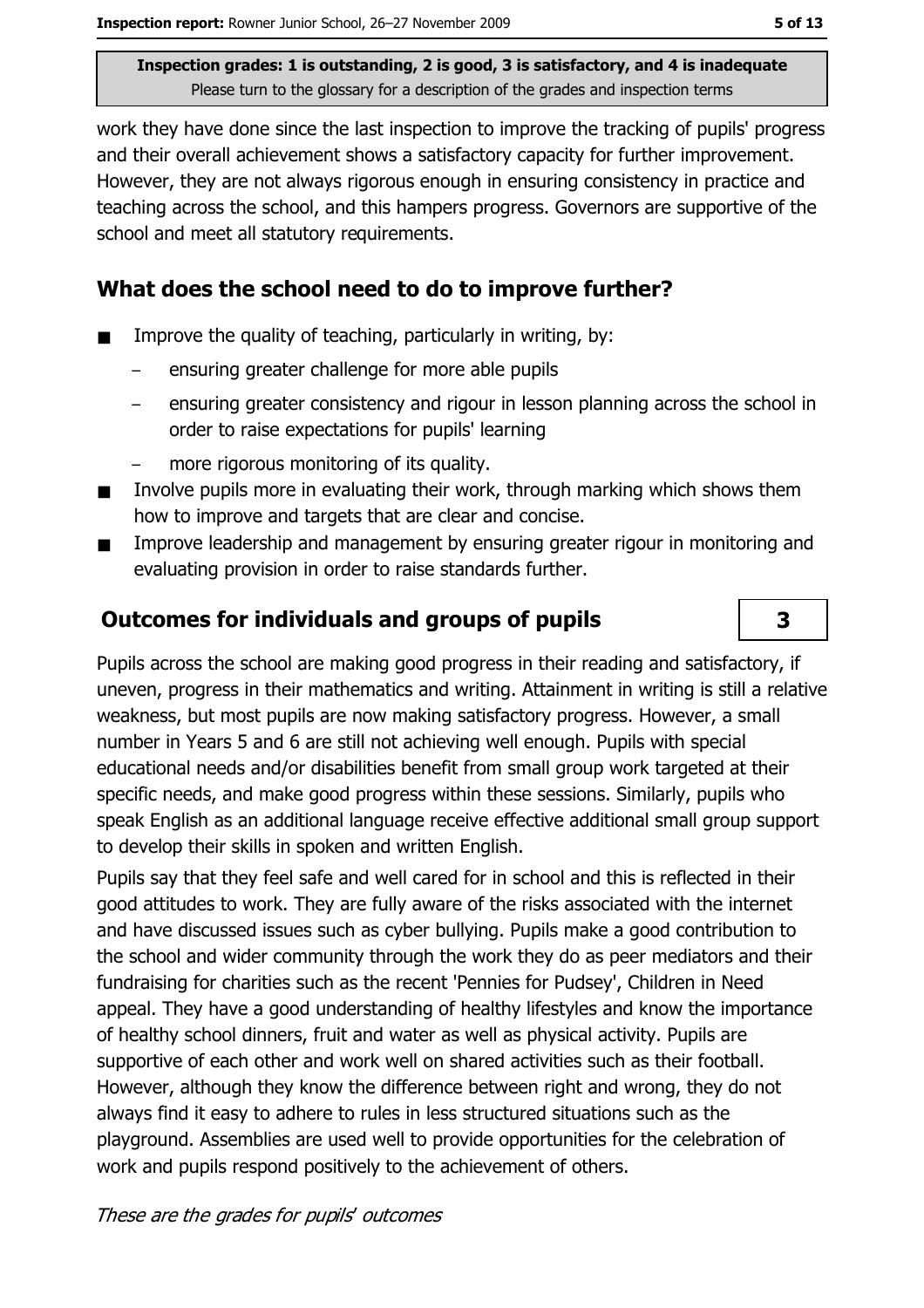| Pupils' achievement and the extent to which they enjoy their learning                                                     |               |  |
|---------------------------------------------------------------------------------------------------------------------------|---------------|--|
| Taking into account:<br>Pupils' attainment <sup>1</sup>                                                                   | 3             |  |
| The quality of pupils' learning and their progress                                                                        | 3             |  |
| The quality of learning for pupils with special educational needs and/or<br>disabilities and their progress               |               |  |
| The extent to which pupils feel safe                                                                                      |               |  |
| <b>Pupils' behaviour</b>                                                                                                  |               |  |
| The extent to which pupils adopt healthy lifestyles                                                                       |               |  |
| The extent to which pupils contribute to the school and wider community                                                   |               |  |
| The extent to which pupils develop workplace and other skills that will<br>contribute to their future economic well-being |               |  |
| Taking into account:<br>Pupils' attendance <sup>1</sup>                                                                   | $\mathcal{P}$ |  |
| The extent of pupils' spiritual, moral, social and cultural development                                                   |               |  |

#### How effective is the provision?

In the lessons observed during the inspection, the quality of learning was mostly satisfactory. Good relationships ensure that pupils enjoy their lessons and behave well. In a particularly good Year 6 lesson, excellent relationships, clear explanations and effective questioning helped pupils to concentrate well on a difficult mathematical task involving the plotting of coordinates. A notably strong aspect of teaching is the way that most teachers share the learning intentions with the pupils so that they are clear about what they are expected to learn. However, lesson plans are not detailed enough to ensure that work is sufficiently challenging for the more able pupils. This, coupled with the individual approach teachers have to lesson planning, makes it difficult to ensure consistency in expectations for the content and match of work to pupils' needs, and this in turn hampers progress for all ability groups.

The curriculum now ensures coverage of subjects through a project-based approach. For example, Year 5 pupils are covering history, art and literacy through their work on the Ancient Greeks. However, the overuse of worksheets and insufficient attention to matching work to pupils' needs means that teachers cannot form a clear idea of pupils' abilities, and this hampers progress. Good attention is given to reading through regular quided reading sessions and the promotion of reading through regular book fairs. The school has introduced 'philosophy for children', which is having a positive impact on their speaking and listening skills. Parents are very supportive in this context. The school also

 $1$  The grades for attainment and attendance are: 1 is high; 2 is above average; 3 is broadly average; and 4 is low.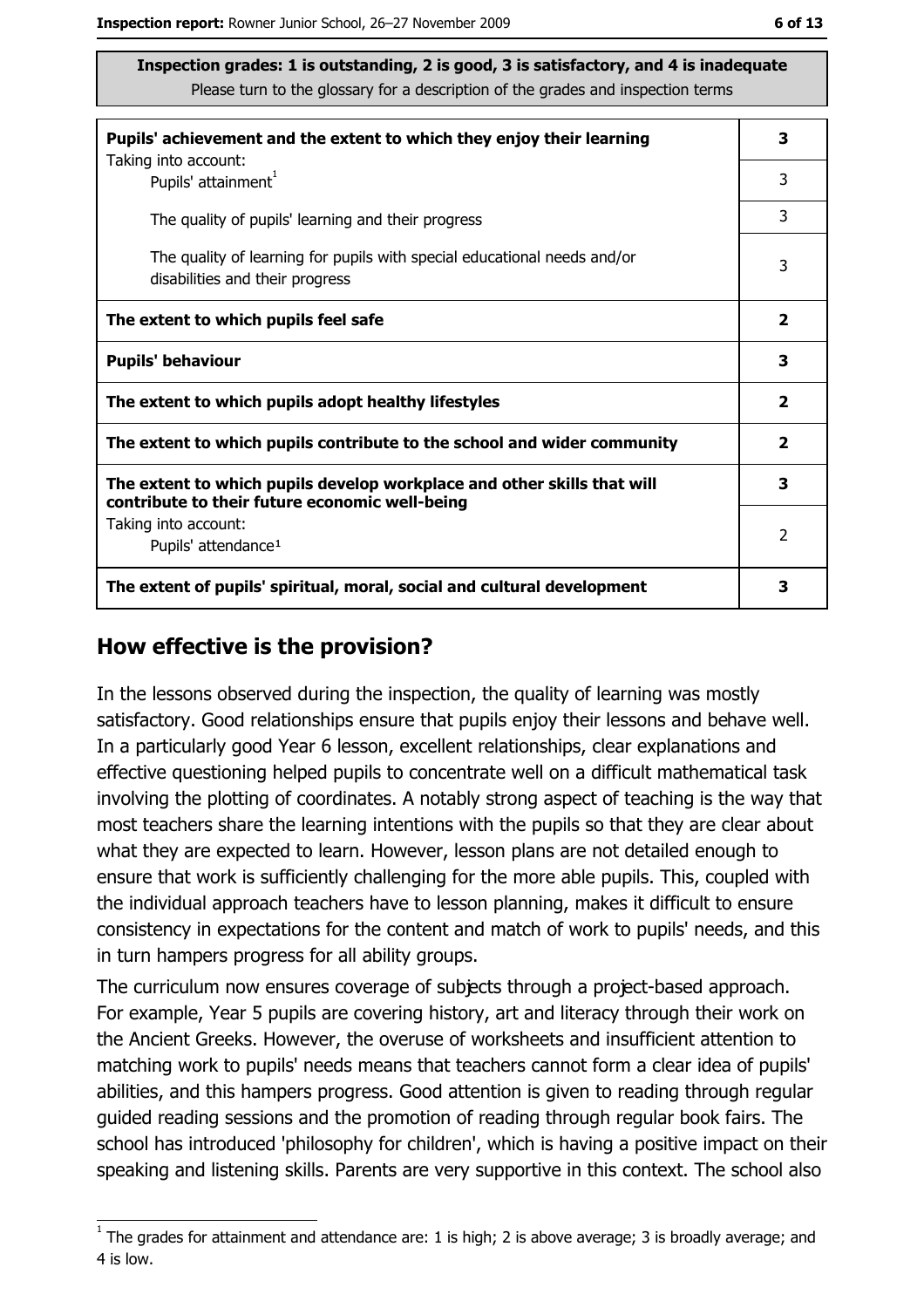ensures all pupils learn Spanish and have the opportunity to learn to play a musical instrument. The good range of clubs, visits and visitors fully support pupils' personal development. Pupils thoroughly enjoy the sporting activities and were particularly pleased with their recent successes at football. They also enjoy their residential visits where they learn to develop their teamwork skills.

The school cares for its pupils in a supportive and encouraging manner and the impact of this is that both pupils and their families feel fully supported. Links with outside specialists are well established and are used effectively to secure support for vulnerable pupils and their families. Good support from teaching assistants ensures that pupils with worries, frustrations or concerns are helped to discuss them and find ways of dealing with them. Regular monitoring of attendance, including awards for good attendance, has been effective in maintaining above average attendance.

These are the grades for the quality of provision

| The quality of teaching                                                                                    |  |
|------------------------------------------------------------------------------------------------------------|--|
| Taking into account:<br>The use of assessment to support learning                                          |  |
| The extent to which the curriculum meets pupils' needs, including, where<br>relevant, through partnerships |  |
| The effectiveness of care, guidance and support                                                            |  |

#### How effective are leadership and management?

The headteacher and deputy headteacher are committed to the effective education and well-being of all pupils. This is seen in the way in which they have organised numeracy and literacy groups in Year 6 as a way of giving additional support to this less able year group. They have also worked hard to improve the provision for writing through a whole-school extended writing initiative. However, they are not always rigorous enough in tackling issues to ensure consistency in practice or improvements in the quality of teaching and learning. This is why inconsistencies in lesson planning, marking and target setting have not been fully addressed. The governing body supports the school well and has a sound understanding of its strengths and weaknesses. However, it is not yet fully involved in evaluating its effectiveness.

The school works hard to promote equality among different groups. It ensures that vulnerable pupils are supported well through careful tracking, appropriate interventions and support from teaching assistants. Systems for safeguarding pupils meet requirements and are systematically reviewed.

The school promotes community cohesion satisfactorily, although it has yet to fully evaluate the impact of its development planning. There are effective links with the local community, including Year 6 pupils' involvement in the junior community team. Partnerships are good. For example, the partnership with the local secondary school has ensured specialist sports coaching, support for the teaching of Spanish and weekly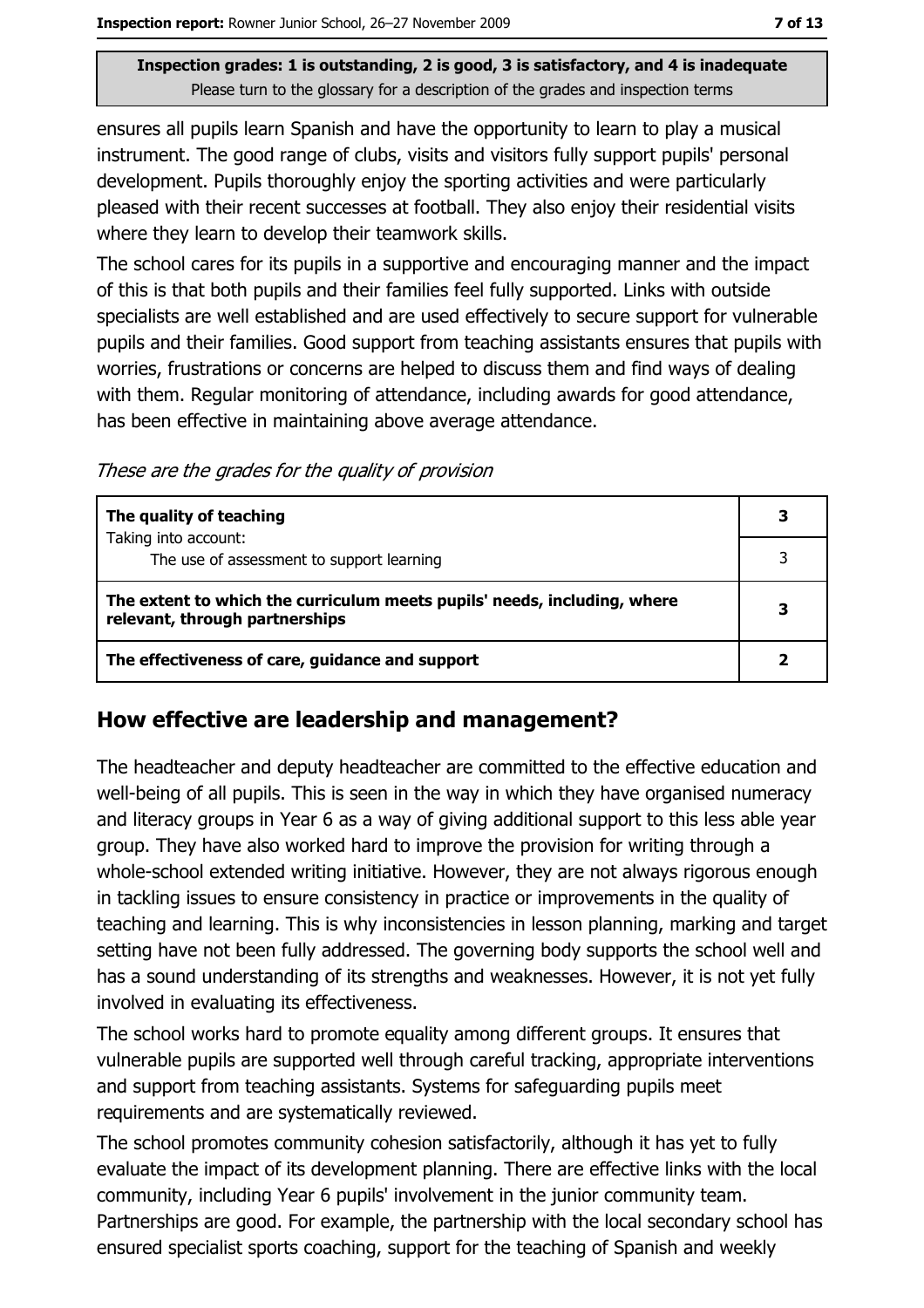tuition for the school's able artists.

These are the grades for leadership and management

| The effectiveness of leadership and management in embedding ambition and<br>driving improvement                                                                     |                         |  |
|---------------------------------------------------------------------------------------------------------------------------------------------------------------------|-------------------------|--|
| Taking into account:<br>The leadership and management of teaching and learning                                                                                      | 3                       |  |
| The effectiveness of the governing body in challenging and supporting the<br>school so that weaknesses are tackled decisively and statutory responsibilities<br>met | 3                       |  |
| The effectiveness of the school's engagement with parents and carers                                                                                                | $\overline{2}$          |  |
| The effectiveness of partnerships in promoting learning and well-being                                                                                              | $\overline{\mathbf{z}}$ |  |
| The effectiveness with which the school promotes equality of opportunity and<br>tackles discrimination                                                              | 3                       |  |
| The effectiveness of safeguarding procedures                                                                                                                        | 3                       |  |
| The effectiveness with which the school promotes community cohesion                                                                                                 | 3                       |  |
| The effectiveness with which the school deploys resources to achieve<br>value for money                                                                             |                         |  |

#### **Views of parents and carers**

A relatively low number of questionnaires were returned. These show that those parents are very happy with the school and what it provides. They consider that their children fully enjoy all that the school has to offer and are safe and well looked after. A few parents felt that their children were not making enough progress and that the school did not always deal effectively with behaviour. However, the inspection did not support these views, as most pupils make at least satisfactory progress and there is a consistent approach to managing behaviour.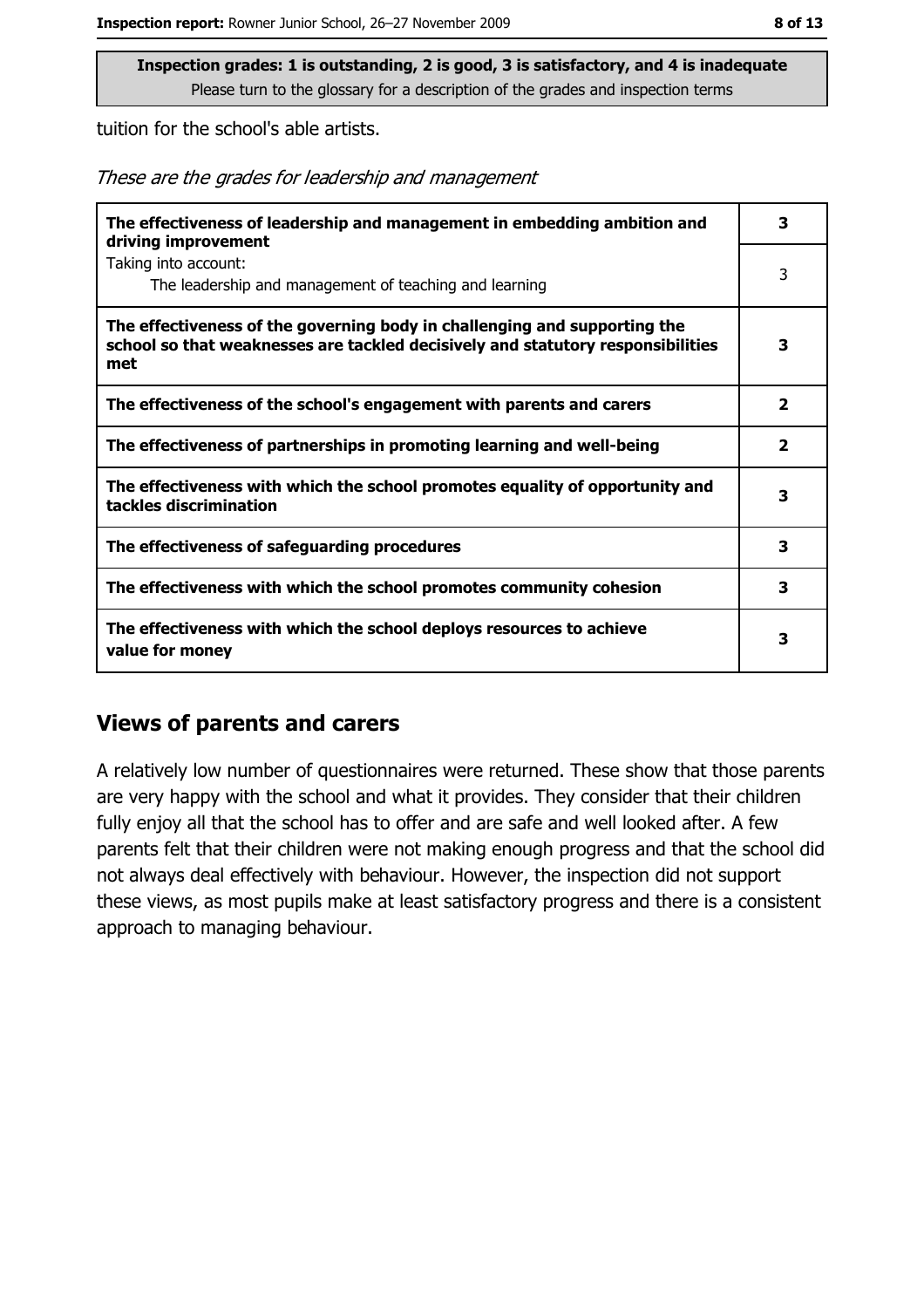#### Responses from parents and carers to Ofsted's questionnaire

Ofsted invited all the registered parents and carers of pupils registered at Rowner Junior School to complete a questionnaire about their views of the school.

In the questionnaire, parents and carers were asked to record how strongly they agreed with 13 statements about the school.

The inspection team received 27 completed questionnaires by the end of the on-site inspection. In total, there are 189 pupils registered at the school.

| <b>Statements</b>                                                                                                                                                                                                                                       | <b>Strongly</b><br><b>Agree</b> |               | <b>Agree</b> |               | <b>Disagree</b> |                | <b>Strongly</b><br>disagree |               |
|---------------------------------------------------------------------------------------------------------------------------------------------------------------------------------------------------------------------------------------------------------|---------------------------------|---------------|--------------|---------------|-----------------|----------------|-----------------------------|---------------|
|                                                                                                                                                                                                                                                         | <b>Total</b>                    | $\frac{1}{2}$ | <b>Total</b> | $\frac{0}{0}$ | <b>Total</b>    | $\frac{0}{0}$  | <b>Total</b>                | $\frac{1}{2}$ |
| My child enjoys school                                                                                                                                                                                                                                  | 20                              | 74            | 7            | 26            | $\mathbf 0$     | 0              | 0                           | 0             |
| The school keeps my child<br>safe                                                                                                                                                                                                                       | 18                              | 67            | 9            | 33            | $\mathbf 0$     | 0              | 0                           | 0             |
| The school informs me<br>about my child's progress                                                                                                                                                                                                      | 19                              | 70            | 7            | 26            | $\mathbf{1}$    | 4              | 0                           | 0             |
| My child is making enough<br>progress at this school                                                                                                                                                                                                    | 16                              | 59            | 8            | 30            | 3               | 11             | 0                           | 0             |
| The teaching is good at this<br>school                                                                                                                                                                                                                  | 19                              | 70            | 8            | 30            | $\mathbf 0$     | 0              | $\mathbf{0}$                | 0             |
| The school helps me to<br>support my child's learning                                                                                                                                                                                                   | 15                              | 56            | 11           | 41            | 1               | 4              | 0                           | 0             |
| The school helps my child to<br>have a healthy lifestyle                                                                                                                                                                                                | 15                              | 56            | 12           | 44            | $\mathbf 0$     | 0              | 0                           | 0             |
| The school makes sure that<br>my child is well prepared for<br>the future (for example<br>changing year group,<br>changing school, and for<br>children who are finishing<br>school, entering further or<br>higher education, or<br>entering employment) | 12                              | 44            | 15           | 56            | $\mathbf 0$     | 0              | $\mathbf 0$                 | 0             |
| The school meets my child's<br>particular needs                                                                                                                                                                                                         | 10                              | 37            | 15           | 56            | $\mathbf{1}$    | 4              | 0                           | 0             |
| The school deals effectively<br>with unacceptable behaviour                                                                                                                                                                                             | 8                               | 30            | 17           | 63            | $\overline{2}$  | 7              | 0                           | 0             |
| The school takes account of<br>my suggestions and<br>concerns                                                                                                                                                                                           | 10                              | 37            | 16           | 59            | $\mathbf 0$     | 0              | 0                           | 0             |
| The school is led and<br>managed effectively                                                                                                                                                                                                            | 12                              | 44            | 14           | 52            | $\mathbf{1}$    | $\overline{4}$ | 0                           | $\mathbf 0$   |
| Overall, I am happy with my<br>child's experience at this<br>school                                                                                                                                                                                     | 18                              | 67            | 9            | 33            | $\pmb{0}$       | 0              | $\mathbf 0$                 | 0             |

The table above summarises the responses that parents and carers made to each statement. The percentages indicate the proportion of parents and carers giving that response out of the total number of completed questionnaires. Where one or more parents and carers chose not to answer a particular question, the percentages will not add up to 100%.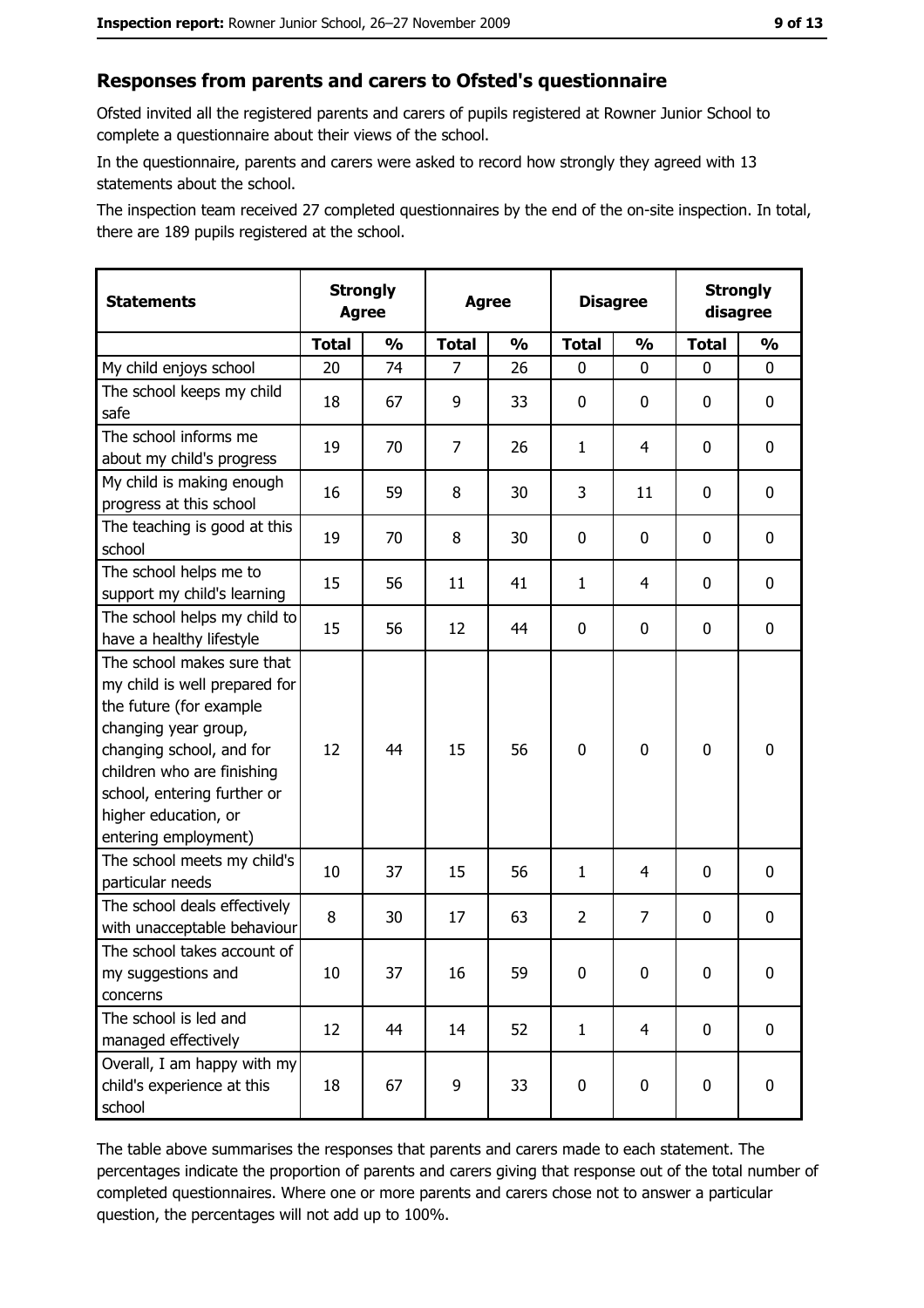# Glossary

| <b>Grade</b> | <b>Judgement</b> | <b>Description</b>                                                                                                                                                                                                               |  |
|--------------|------------------|----------------------------------------------------------------------------------------------------------------------------------------------------------------------------------------------------------------------------------|--|
| Grade 1      | Outstanding      | These features are highly effective. An oustanding<br>school provides exceptionally well for its pupils' needs.                                                                                                                  |  |
| Grade 2      | Good             | These are very positive features of a school. A school<br>that is good is serving its pupils well.                                                                                                                               |  |
| Grade 3      | Satisfactory     | These features are of reasonable quality. A satisfactory<br>school is providing adequately for its pupils.                                                                                                                       |  |
| Grade 4      | Inadequate       | These features are not of an acceptable standard. An<br>inadequate school needs to make significant<br>improvement in order to meet the needs of its pupils.<br>Ofsted inspectors will make further visits until it<br>improves. |  |

## What inspection judgements mean

#### Overall effectiveness of schools inspected between September 2007 and July 2008

|                       | Overall effectiveness judgement (percentage of<br>schools) |      |                     |                   |
|-----------------------|------------------------------------------------------------|------|---------------------|-------------------|
| <b>Type of school</b> | Outstanding                                                | Good | <b>Satisfactory</b> | <b>Inadequate</b> |
| Nursery schools       | 39                                                         | 58   | 3                   | 0                 |
| Primary schools       | 13                                                         | 50   | 33                  | 4                 |
| Secondary schools     | 17                                                         | 40   | 34                  | 9                 |
| Sixth forms           | 18                                                         | 43   | 37                  | $\overline{2}$    |
| Special schools       | 26                                                         | 54   | 18                  | $\overline{2}$    |
| Pupil referral units  | 7                                                          | 55   | 30                  | 7                 |
| All schools           | 15                                                         | 49   | 32                  | 5                 |

New school inspection arrangements were introduced on 1 September 2009. This means that inspectors now make some additional judgements that were not made previously.

The data in the table above were reported in The Annual Report of Her Majesty's Chief Inspector of Education, Children's Services and Skills 2007/08.

Percentages are rounded and do not always add exactly to 100. Secondary school figures include those that have sixth forms, and sixth form figures include only the data specifically for sixth form inspection judgements.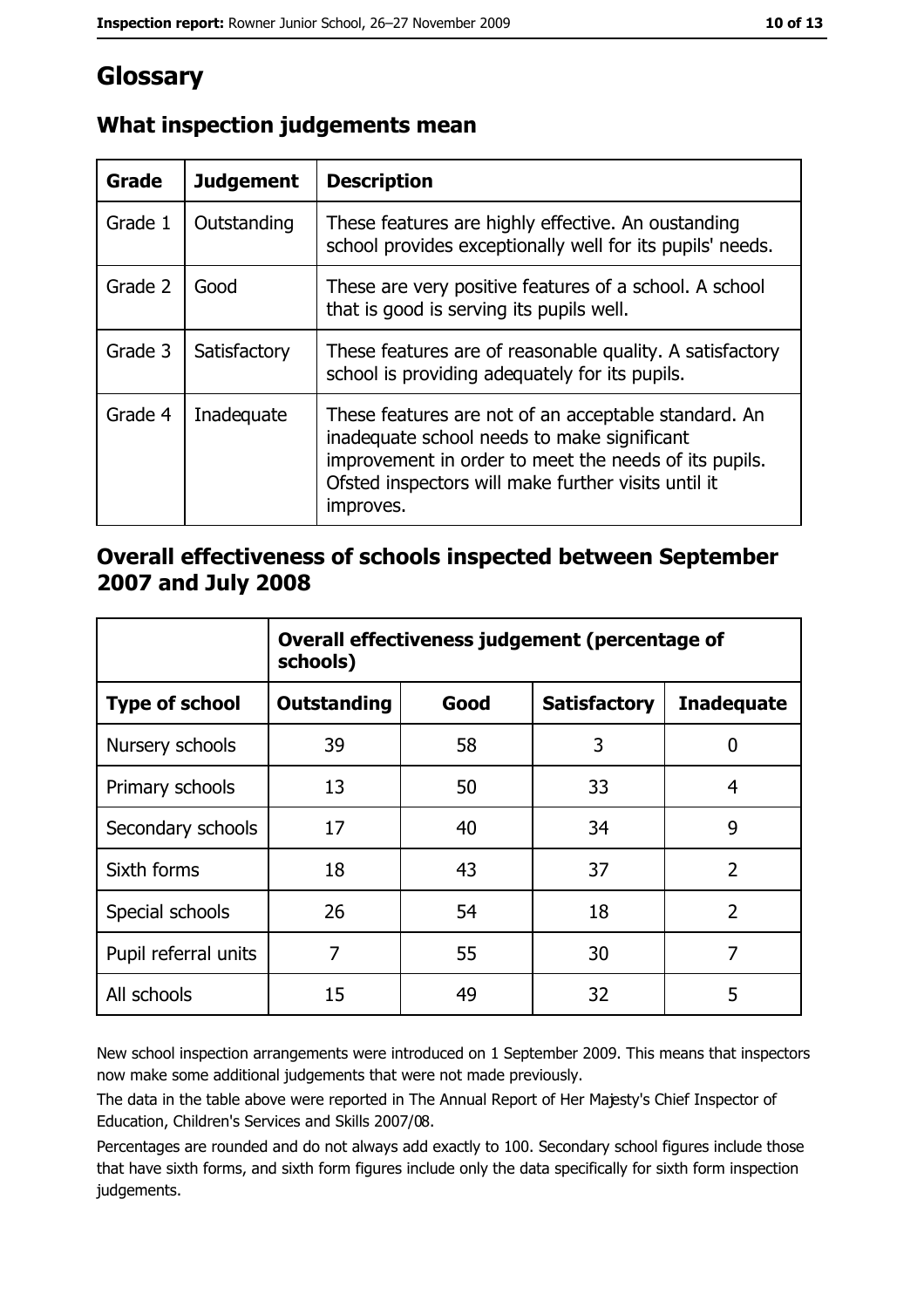## **Common terminology used by inspectors**

| Achievement:                  | the progress and success of a pupil in<br>their learning, development or training.                                                                                                                                                                                                                           |
|-------------------------------|--------------------------------------------------------------------------------------------------------------------------------------------------------------------------------------------------------------------------------------------------------------------------------------------------------------|
| Attainment:                   | the standard of the pupils' work shown by<br>test and examination results and in<br>lessons.                                                                                                                                                                                                                 |
| Capacity to improve:          | the proven ability of the school to<br>continue improving. Inspectors base this<br>judgement on what the school has<br>accomplished so far and on the quality of<br>its systems to maintain improvement.                                                                                                     |
| Leadership and management:    | the contribution of all the staff with<br>responsibilities, not just the headteacher,<br>to identifying priorities, directing and<br>motivating staff and running the school.                                                                                                                                |
| Learning:                     | how well pupils acquire knowledge,<br>develop their understanding, learn and<br>practise skills and are developing their<br>competence as learners.                                                                                                                                                          |
| <b>Overall effectiveness:</b> | inspectors form a judgement on a school's<br>overall effectiveness based on the findings<br>from their inspection of the school. The<br>following judgements, in particular,<br>influence what the overall effectiveness<br>judgement will be.                                                               |
|                               | The school's capacity for sustained<br>improvement.<br>Outcomes for individuals and groups<br>of pupils.<br>The quality of teaching.<br>The extent to which the curriculum<br>meets pupil's needs, including where<br>relevant, through partnerships.<br>The effectiveness of care, guidance<br>and support. |
| Progress:                     | the rate at which pupils are learning in<br>lessons and over longer periods of time. It<br>is often measured by comparing the<br>pupils' attainment at the end of a key<br>stage with their attainment when they<br>started.                                                                                 |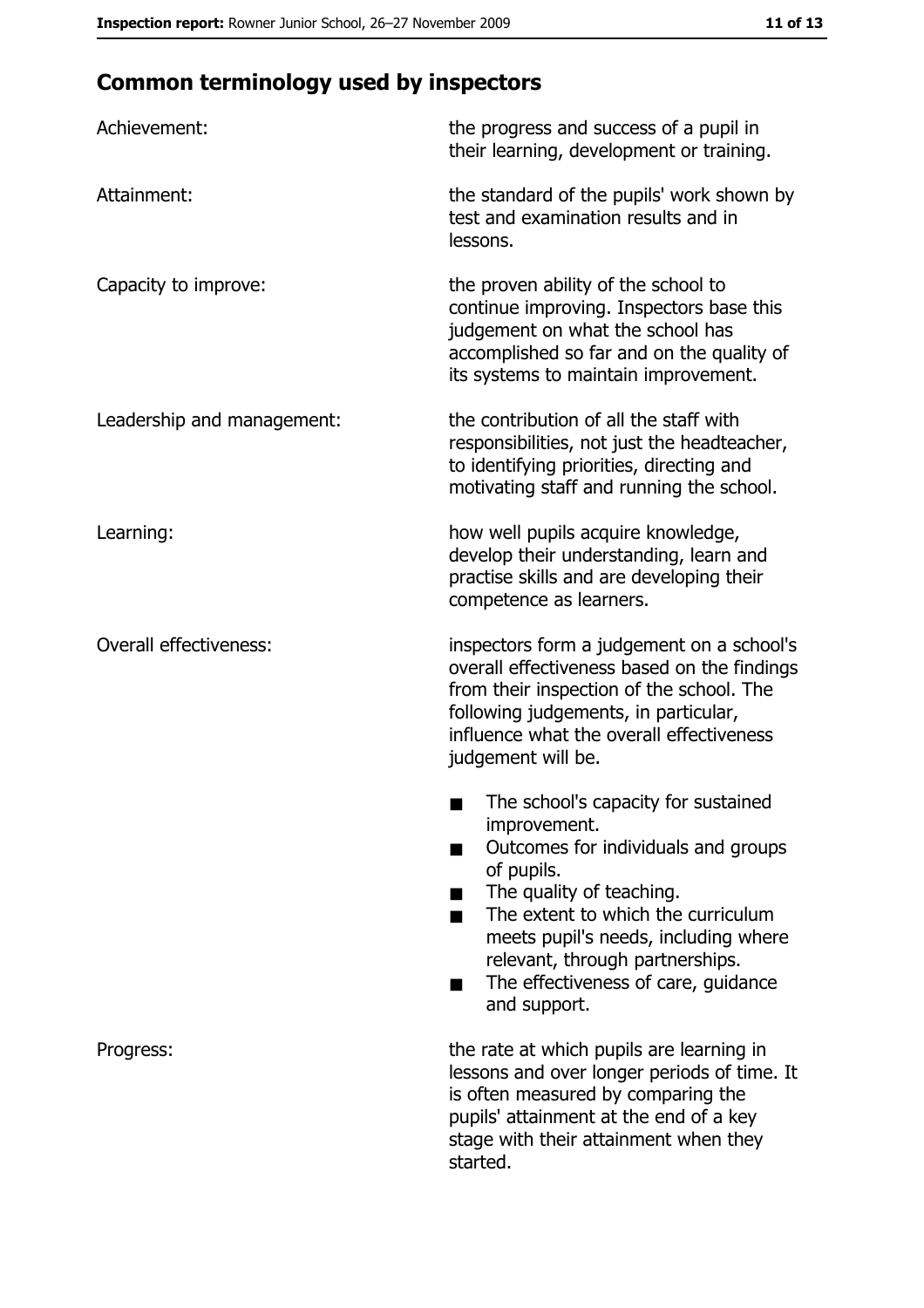This letter is provided for the school, parents and carers to share with their children. It describes Ofsted's main findings from the inspection of their school.



28 November 2009

Dear Pupils

Inspection of Rowner Junior School, Gosport PO12 0BN

I am writing to tell you how much we enjoyed our visit to your school. Thank you for helping us with the inspection. We enjoyed meeting the school council members and chatting to many of you during the inspection. We were pleased to learn that you enjoy school, especially your work as school councillors and the many after-school clubs you attend. We can see why your parents say that you enjoy all the clubs and many additional activities.

We judged that your school is giving you a satisfactory education, which means that it does some things well but some things need to be improved.

Here are some other things we particularly liked about your school.

- You are polite and friendly and keen to learn.  $\blacksquare$
- Your headteacher and all the staff take good care of you and you in turn feel safe  $\blacksquare$ and well supported.
- You have lots of activities that you thoroughly enjoy.  $\blacksquare$
- You make good progress in your reading.  $\blacksquare$

These are the things I have asked your school to do to help you learn even more.

- Ensure that work always challenges you, and all teachers' lesson plans identify the  $\blacksquare$ key aspects of your learning to ensure you all get work that is well matched to your needs, particularly in writing.
- Ensure that you are clear about what you need to do to improve your work and  $\blacksquare$ targets are clear and specific so that you can be more involved in making your work better.
- Ensure school leaders focus very carefully on making your school even better by  $\blacksquare$ carefully monitoring all of its work.

You can help by working on improving your writing, both in school and at home.

Yours sincerely

Janet Sinclair

Lead inspector